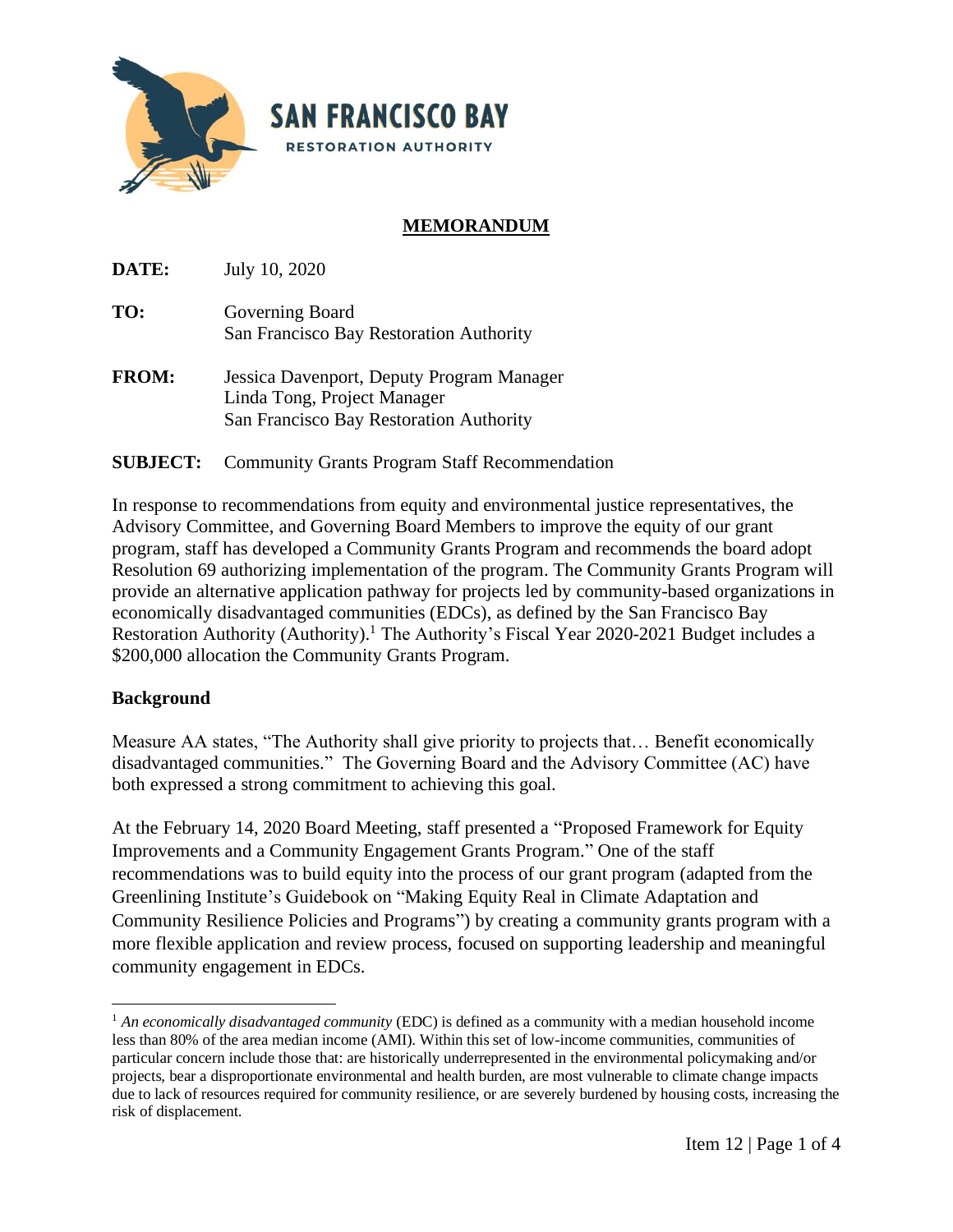Since that meeting, staff have worked to refine how a community grants program could be implemented. The following section explains how the Community Grants Program will work within our general Measure AA Grant Program.

## **Community Grants Program Description**

In the pilot phase of the Community Grants Program, individual projects would be limited to a maximum of \$100,000, with no minimum dollar amount. Staff intends to fund two to three projects in the first year.

Unlike the competitive grant round, which has an annual deadline for applications, the Community Grants Program will operate on a rolling basis, making it as flexible as possible. Applicants will initiate the process by submitting a pre-application, so that Authority staff can determine if a project is eligible for Measure AA funding. The pre-application asks for basic information about the proposed project, schedule, budget, and partners, and it can be submitted at any time. Staff will follow up with a phone consultation to assess whether the project is a good fit for the Community Grants Program.

Based on the nature of the project proposal, staff will advise applicants on whether to submit a full application for the competitive Grant Round, or to work collaboratively with staff in the Community Grants Program (see **Figure 1**).

If staff determines a project is appropriate for the Community Grants Program, rather than submitting an application for a grant round, the applicant will work closely with Authority staff to develop a staff recommendation that can be brought to the Board for funding authorization when ready.

The following types of projects would be eligible for the Community Grants Program:

- Community visioning led by community-based organizations in EDCs aimed at the development of conceptual plans for implementable shoreline habitat projects.
- Training for EDC leaders to develop, apply for, and implement small shoreline habitat projects in partnership with shoreline landowners, such as planting native plants, removing invasive plants, and cleaning up trash.
- Supporting community-based organizations in EDCs in gaining knowledge of shoreline issues and building relationships with government agencies and nonprofits engaged in shoreline enhancement and restoration in nearby areas so that they can have a voice in the design and implementation of large projects.
- Implementing small shoreline habitat projects with strong community benefits, e.g., community engagement, education, workforce development, career development, leadership development, and community celebrations.

In addition to facilitating co-development of projects, the Community Grants Program could facilitate capacity building in the organizations that receive Authority funding by:

• Inviting grantees to participate in a cohort and share strategies and lessons learned over the course of the grant period.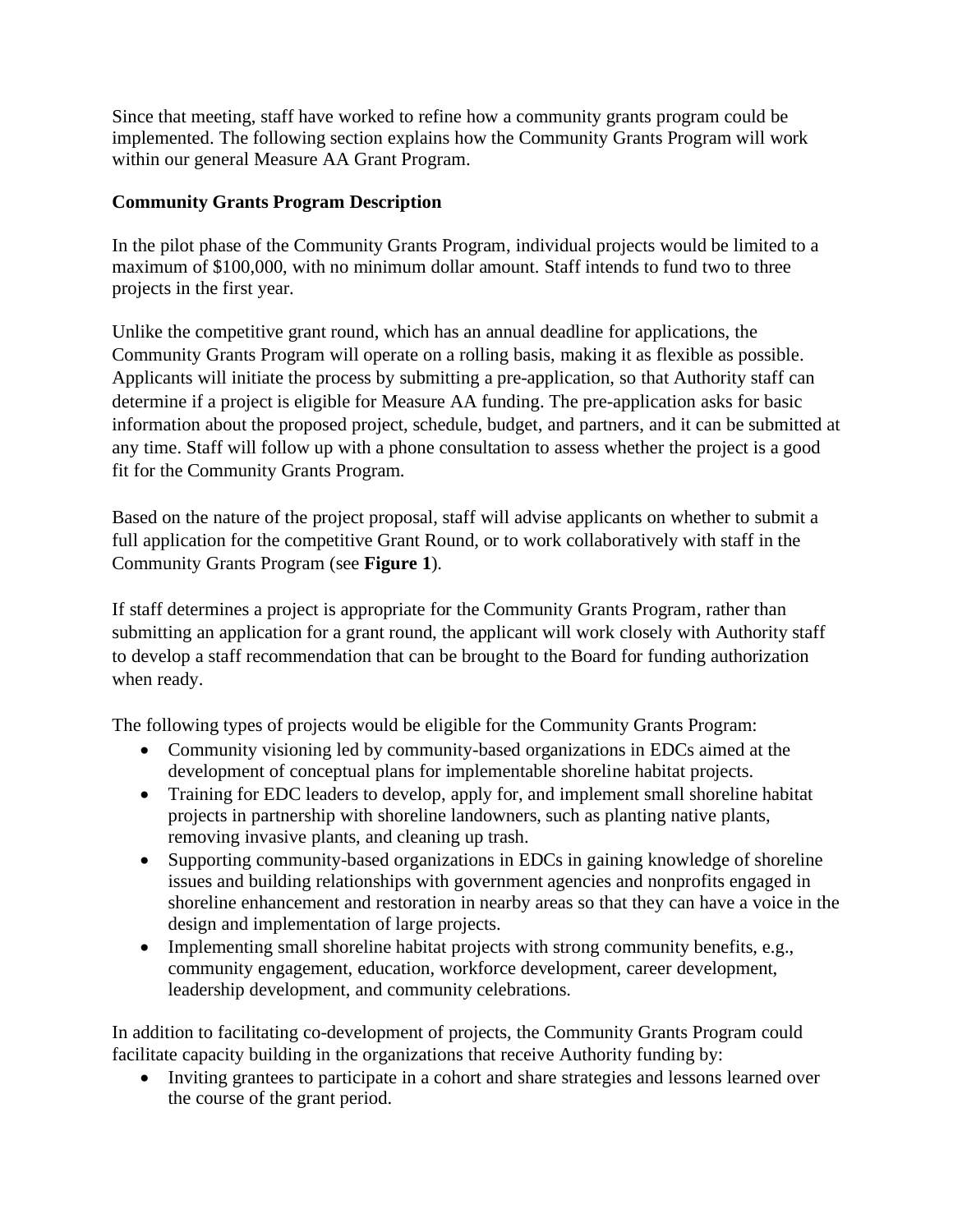- Providing group training on goal setting, preparing a work program, preparing invoices, and communicating successes to wider audience.
- Inviting AC members to help with training, give presentations, and be mentors to grantees.
- Recruiting grantees and other EDC representatives engaged in shoreline habitat projects through the Community Grants Program to apply to be on the Advisory Committee.

We are looking forward to learning from and building deeper relationships with communitybased organizations in EDCs.